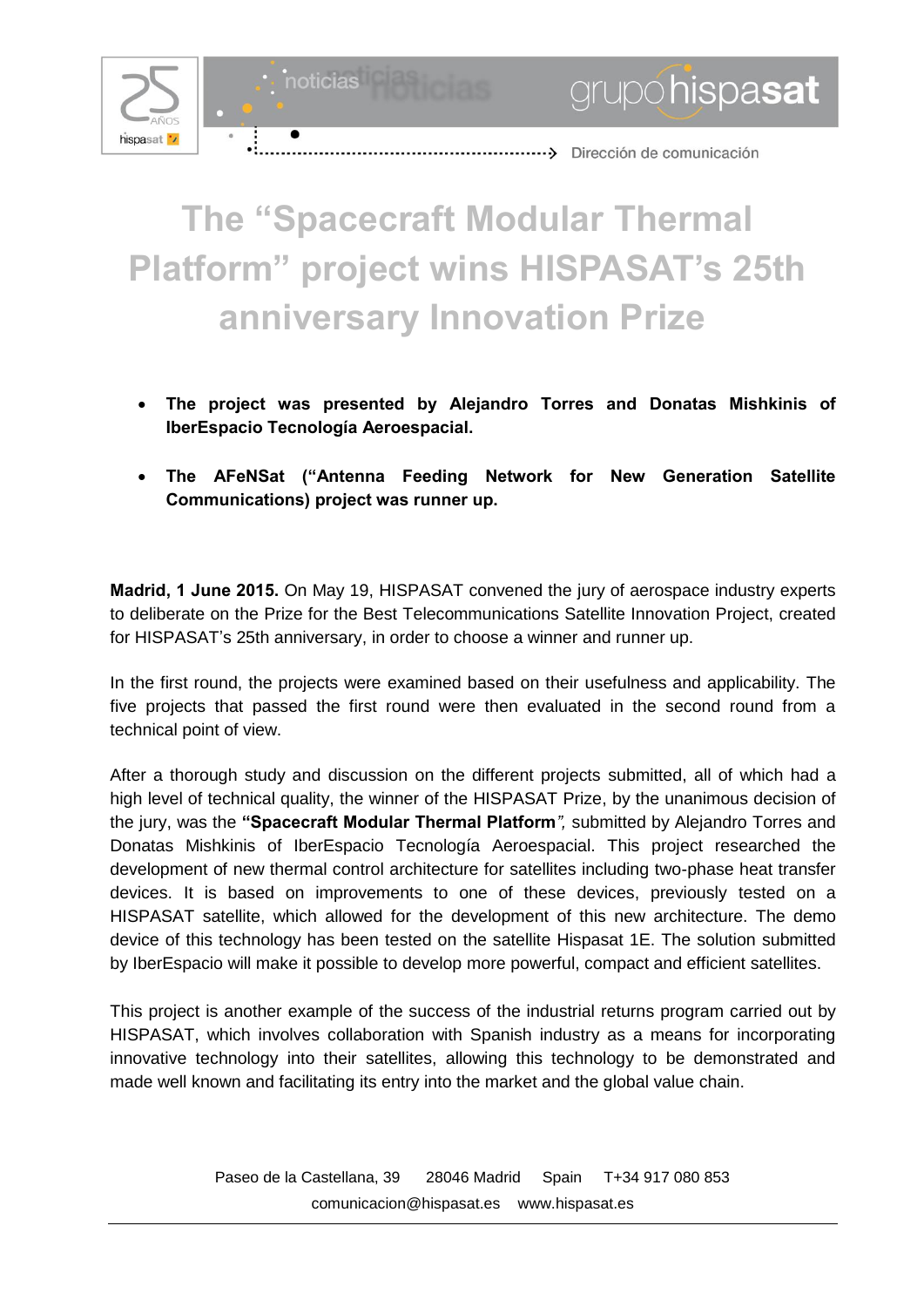

noticias



mumicación de comunicación

The runner up was the **AFeNSat** (Antenna Feeding Network for New Generation Satellite Communications) project, submitted by Carlos Alberto Leal Sevillano, Jesús María Rebollar Machain, José Ramón Montejo Garai and Jorge Alfonso Ruiz Cruz. This project focused on the development of a new Ka-band antenna feed that allows for a more compact and lighter design. This development will contribute to solutions using wider broadband and simpler mechanisms*.* 

When making their final decision, the members of the jury considered the following innovation criteria: technical quality, future development possibilities and efficiency of the proposed improvements for satellites. With this initiative HISPASAT seeks to foster research and development of innovative solutions that have a clear and positive impact on the company's business in a market that is growing more and more competitive.

This Innovation Prize is a symbol of HISPASAT's commitment to driving innovation and new developments that have a positive impact on the market. Moreover, the fact that the winning project was a project submitted by a Spanish company once again shows just how competitive Spanish industry is, and the importance of HISPASAT's support, through agreements made with manufacturers to invest in Spanish components, as well as their innovative support in Spanish industry.

The award ceremony is to take place on June 17 at HISPASAT headquarters, wrapping up the commemoration of the company's 25th anniversary.

The winner will receive 12,000 euros, while the runner up will be given 5,000 euros and a diploma (both amounts gross).

The jury is made up of the following members:

- 1. Ms. Elena Pisonero, President of HISPASAT.
- 2. Mr. Antonio Abad, HISPASAT Technical and Operations Director.
- 3. Lieutenant General Ignacio Azqueta Ortiz, Director General of INTA (National Institute of Aerospace Technology).
- 4. Mr. José María Casas, Former Assistant Director of the Department of Telecommunications at the European Space Agency (ESA).
- 5. Mr. Antonio Elías, Chief Technical Officer at Orbital ATK.
- 6. Mr. Eugenio Fontán Oñate, Dean of the Official College of Telecommunications Engineers.
- 7. Mr. Antonio Fuentes, Former Director General of AIRBUS CASA.
- 8. Mr. Miguel Ángel Gómez Tierno, Director of the Higher Technical School of Aerospace Engineers – Technical University of Madrid.

Paseo de la Castellana, 39 28046 Madrid Spain T+34 917 080 853 [comunicacion@hispasat.es](mailto:comunicacion@hispasat.es) www.hispasat.es